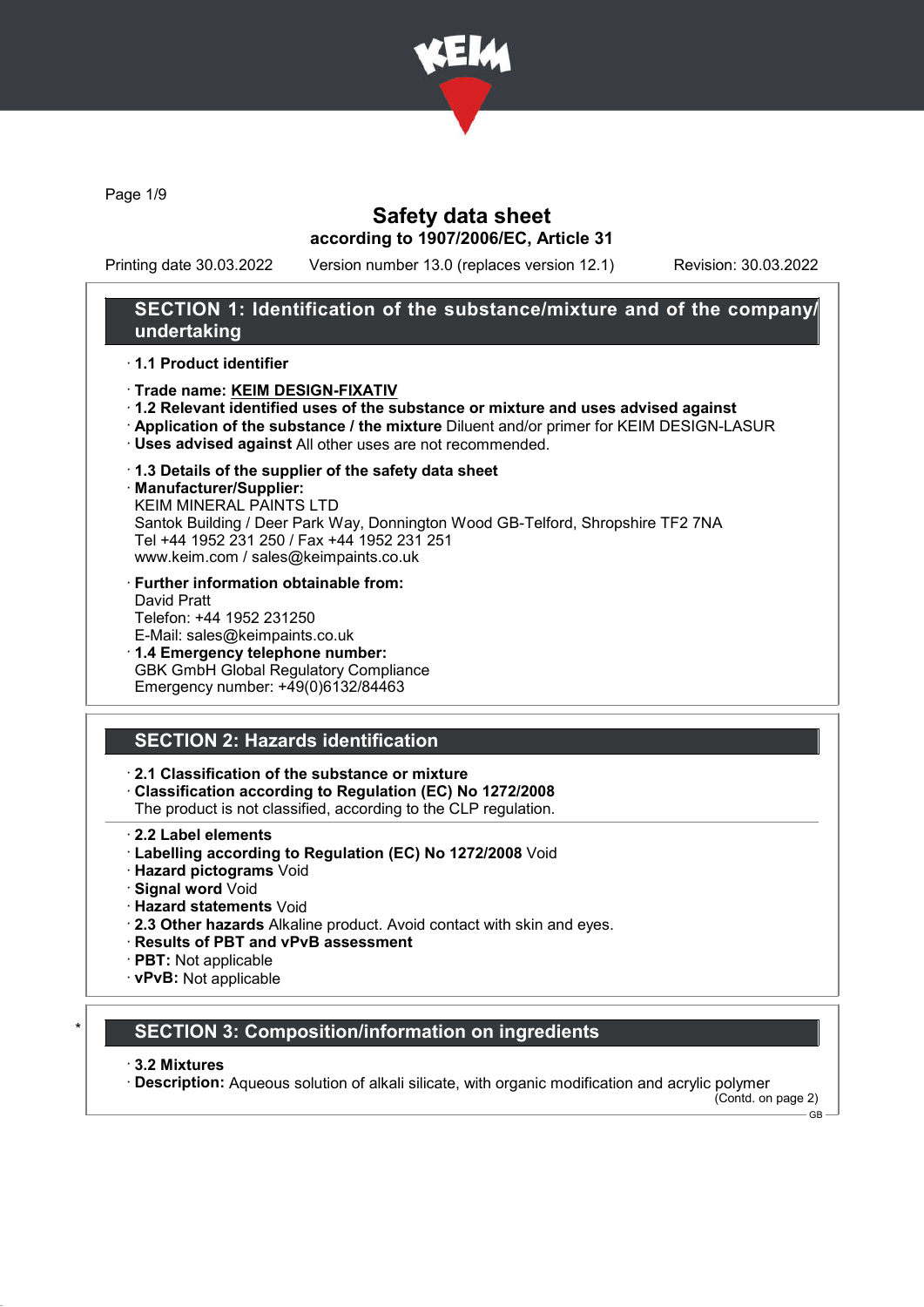

Page 2/9

## Safety data sheet according to 1907/2006/EC, Article 31

Printing date 30.03.2022 Version number 13.0 (replaces version 12.1) Revision: 30.03.2022

(Contd. of page 1)

2.5-10%

### Trade name: KEIM DESIGN-FIXATIV

#### Dangerous components:

CAS: 1312-76-1 EINECS: 215-199-1 Reg.nr.: 01-2119456888-17- 0002

**♦ Skin Irrit. 2, H315; Eye Irrit. 2, H319; STOT SE 3, H335** Specific concentration limits: Skin Irrit. 2; H315: C ≥ 40 % Eye Irrit. 2; H319: C ≥ 40 % STOT SE 3; H335: C ≥ 75 %

Silicic acid, potassium salt

· Additional information: For the wording of the listed hazard phrases refer to section 16.

## SECTION 4: First aid measures

### · 4.1 Description of first aid measures

#### · General information:

No special measures required.

When seeing the doctor we suggest to present this safety data sheet.

· After inhalation: Supply fresh air; consult doctor in case of complaints.

## · After skin contact:

Immediately wash with water and soap and rinse thoroughly.

Do not use solvents or thinners.

If skin irritation continues, consult a doctor.

· After eye contact:

Rinse opened eye for several minutes under running water. Then consult a doctor.

- After swallowing:
- Rinse mouth and throat well with water.

Do not induce vomiting; call for medical help immediately.

· 4.2 Most important symptoms and effects, both acute and delayed

- No further relevant information available.
- · 4.3 Indication of any immediate medical attention and special treatment needed No further relevant information available.

## SECTION 5: Firefighting measures

- · 5.1 Extinguishing media
- · Suitable extinguishing agents:

Product itself does not burn. Co-ordinate fire-fighting measures to the fire surroundings.

- · 5.2 Special hazards arising from the substance or mixture
- No further relevant information available.
- · 5.3 Advice for firefighters

· Specila protective equipment: Wear self-contained respiratory protective device.

· Additional information

Dispose of fire debris and contaminated fire fighting water in accordance with official regulations. In case of fire do not breathe smoke, fumes and vapours.

(Contd. on page 3)

GB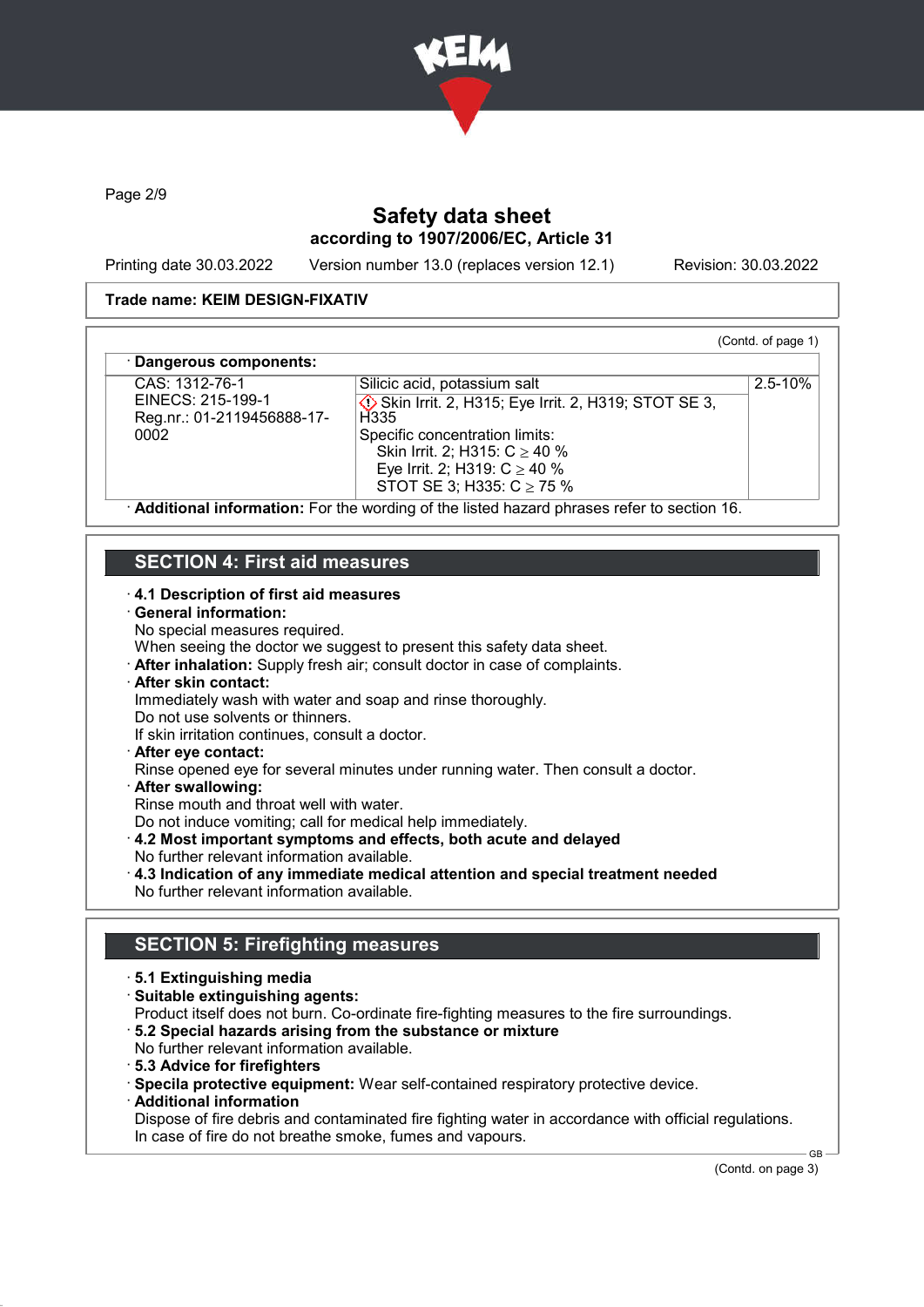

Page 3/9

## Safety data sheet according to 1907/2006/EC, Article 31

Printing date 30.03.2022 Version number 13.0 (replaces version 12.1) Revision: 30.03.2022

### Trade name: KEIM DESIGN-FIXATIV

(Contd. of page 2)

### SECTION 6: Accidental release measures

- · 6.1 Personal precautions, protective equipment and emergency procedures Respect the protection rules (see section 7 a. 8). Avoid contact with skin and eyes. Ensure adequate ventilation · 6.2 Environmental precautions: Do not allow product to reach soil, sewage system or any water course. Follow local governmental rules and regulations. · 6.3 Methods and material for containment and cleaning up: Absorb with liquid-binding material (sand, diatomite, acid binders, universal binders, sawdust). Dispose of the material collected according to regulations. Clear contaminated areas thoroughly. Flush rests with sufficient amount of water. 6.4 Reference to other sections See Section 7 for information on safe handling. See Section 8 for information on personal protection equipment. See Section 13 for disposal information. SECTION 7: Handling and storage · 7.1 Precautions for safe handling
- Keep receptacles tightly sealed. Avoid contact with skin and eyes. Do not inhale aerosols. See item 8 (8.2) for information about suitable protective equipment and technical precautions. Respect the protection rules. Information about fire - and explosion protection: The product is not flammable. No special measures required. · 7.2 Conditions for safe storage, including any incompatibilities · Storage: · Requirements to be met by storerooms and receptacles: Keep in the original containers in a cool and dry place. Store only in unopened original receptacles. · Information about storage in one common storage facility: Not required.
	- · Further information about storage conditions:
	- Protect from frost.
	- Store in a cool place.
	- Protect from heat and direct sunlight.
	- · Storage class: 12
	- · 7.3 Specific end use(s) No further relevant information available.

(Contd. on page 4)

GB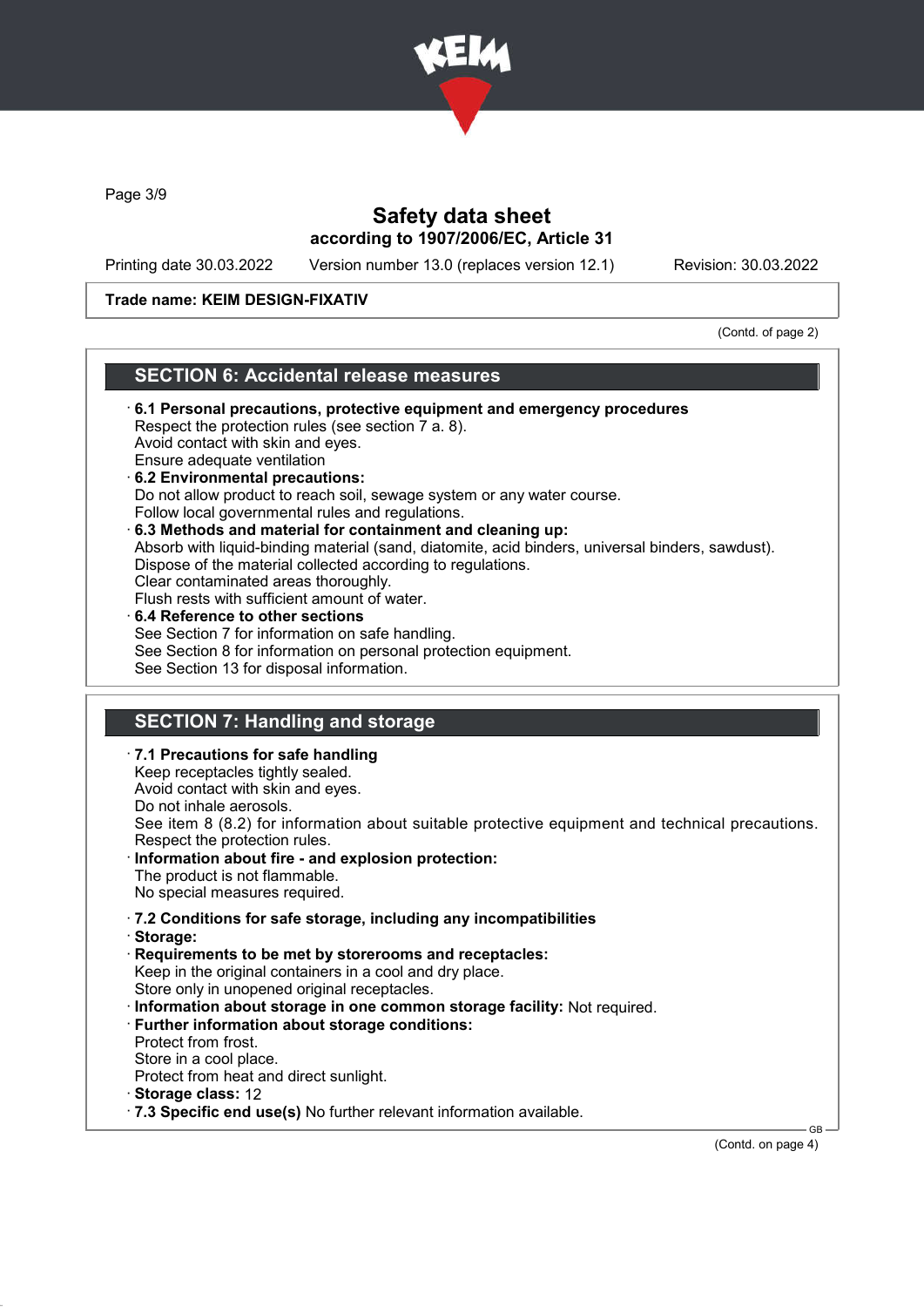

Page 4/9

## Safety data sheet according to 1907/2006/EC, Article 31

Printing date 30.03.2022 Version number 13.0 (replaces version 12.1) Revision: 30.03.2022

#### Trade name: KEIM DESIGN-FIXATIV

(Contd. of page 3)

### SECTION 8: Exposure controls/personal protection

#### · 8.1 Control parameters

#### · Ingredients with limit values that require monitoring at the workplace: The product does not contain any relevant quantities of materials with critical values that have to be monitored at the workplace.

# · DNELs 1312-76-1 Silicic acid, potassium salt Oral Long-term - systemic effects 0.74 mg/kg bw/day (consumer) Dermal | Long-term - systemic effects 0.74 mg/kg bw/day (consumer) 1.49 mg/kg bw/day (worker) Inhalative Long-term - systemic effects  $1.38$  mg/m<sup>3</sup> (consumer)  $5.61$  mg/m $3$  (worker)

### · PNECs

### 1312-76-1 Silicic acid, potassium salt

Aquatic compartment - freshwater 7.5 mg/l (freshwater)

· Additional information: The lists valid during the making were used as basis.

#### · 8.2 Exposure controls

· Individual protection measures, such as personal protective equipment

#### · General protective and hygienic measures:

Avoid contact with the eyes and skin.

Do not inhale aerosols.

Wash hands before breaks and at the end of work.

Immediately remove all soiled and contaminated clothing.

**Respiratory protection:** 

Use suitable respiratory protective device only when aerosol or mist is formed. Filter: P

- · Hand protection Protective gloves
- **Material of gloves**
- suitable material e.g.:

Nitrile impregnated cotton-gloves

Natural rubber, NR

Recommended thickness of the material:  $\geq 0.5$  mm

The selection of the suitable gloves does not only depend on the material, but also on further marks of quality and varies from manufacturer to manufacturer. As the product is a preparation of several substances, the resistance of the glove material can not be calculated in advance and has therefore to be checked prior to the application.

#### Penetration time of glove material

Value for the permeation: level  $\geq 6$  (480 min)

The determined penetration times according to EN 16523-1:2015 are not performed under practical conditions. Therefore a maximum wearing time, which corresponds to 50% of the penetration time, is recommended.

The exact break trough time has to be found out by the manufacturer of the protective gloves and has to be observed.

**Eye/face protection** Goggles recommended during refilling

(Contd. on page 5)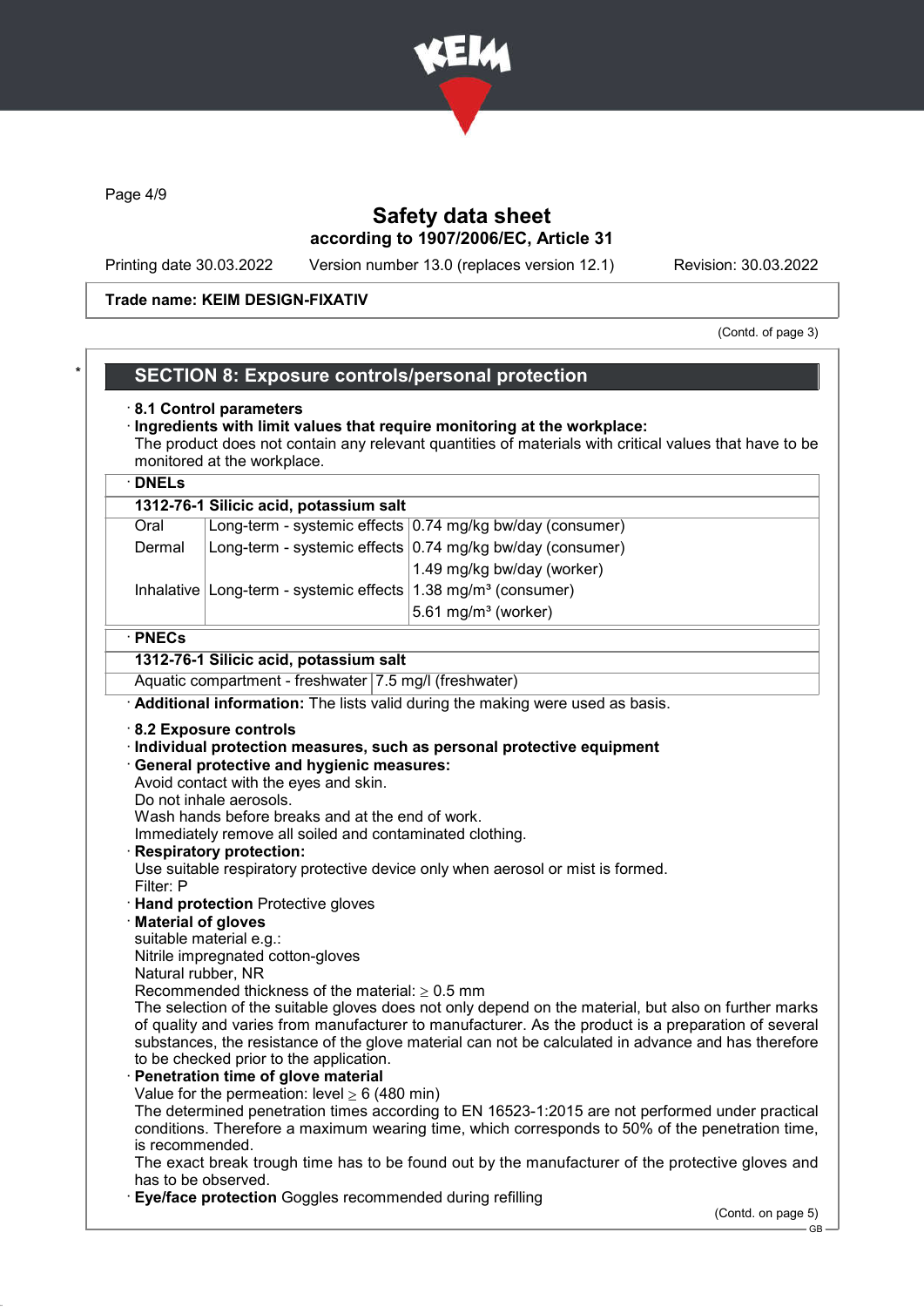

Page 5/9

# Safety data sheet according to 1907/2006/EC, Article 31

Printing date 30.03.2022 Version number 13.0 (replaces version 12.1) Revision: 30.03.2022

(Contd. of page 4)

### Trade name: KEIM DESIGN-FIXATIV

- · Body protection: Protective work clothing
- · Environmental exposure controls
- See Section 12 and 6.2
- No further relevant information available.

# SECTION 9: Physical and chemical properties

| 9.1 Information on basic physical and chemical properties |                                                |
|-----------------------------------------------------------|------------------------------------------------|
| <b>General Information</b>                                |                                                |
| · Colour:                                                 | milky                                          |
| · Odour:                                                  | Weak, characteristic                           |
| Odour threshold:                                          | Not determined                                 |
| · Melting point/freezing point:                           | Not determined                                 |
| · Boiling point or initial boiling point and              |                                                |
| boiling range                                             | >100 °C                                        |
| · Flammability                                            | Not applicable                                 |
| · Lower and upper explosion limit                         |                                                |
| · Lower:                                                  | Not applicable                                 |
| · Upper:                                                  | Not applicable                                 |
| · Flash point:                                            | Not applicable                                 |
| · Auto-ignition temperature:                              | Product is not selfigniting.                   |
| · Decomposition temperature:                              | Not determined                                 |
| · pH at 20 °C                                             | $~11*$                                         |
| · Viscosity:                                              |                                                |
| · Kinematic viscosity                                     | Not determined                                 |
| · Dynamic:                                                | Not determined.                                |
| · Solubility                                              |                                                |
| · water:                                                  | Miscible                                       |
| · Partition coefficient n-octanol/water (log              |                                                |
| value)                                                    | Not applicable                                 |
| Vapour pressure at 20 °C:                                 | $~23$ hPa                                      |
| · Density and/or relative density                         |                                                |
| · Density at 20 °C:                                       | 1-1.1 $*$ g/cm <sup>3</sup>                    |
| · Relative density                                        | Not determined                                 |
| · Vapour density                                          | Not applicable.                                |
| ⋅ 9.2 Other information                                   | * The values are for freshly produced material |
|                                                           | and may change with the time.                  |
| · Appearance:                                             |                                                |
| $\cdot$ Form:                                             | Fluid                                          |
| · Important information on protection of health           |                                                |
| and environment, and on safety.                           |                                                |
| · Ignition temperature:                                   | Not determined                                 |
| <b>Explosive properties:</b>                              | Product does not present an explosion hazard.  |
|                                                           | (Contd. on page 6)                             |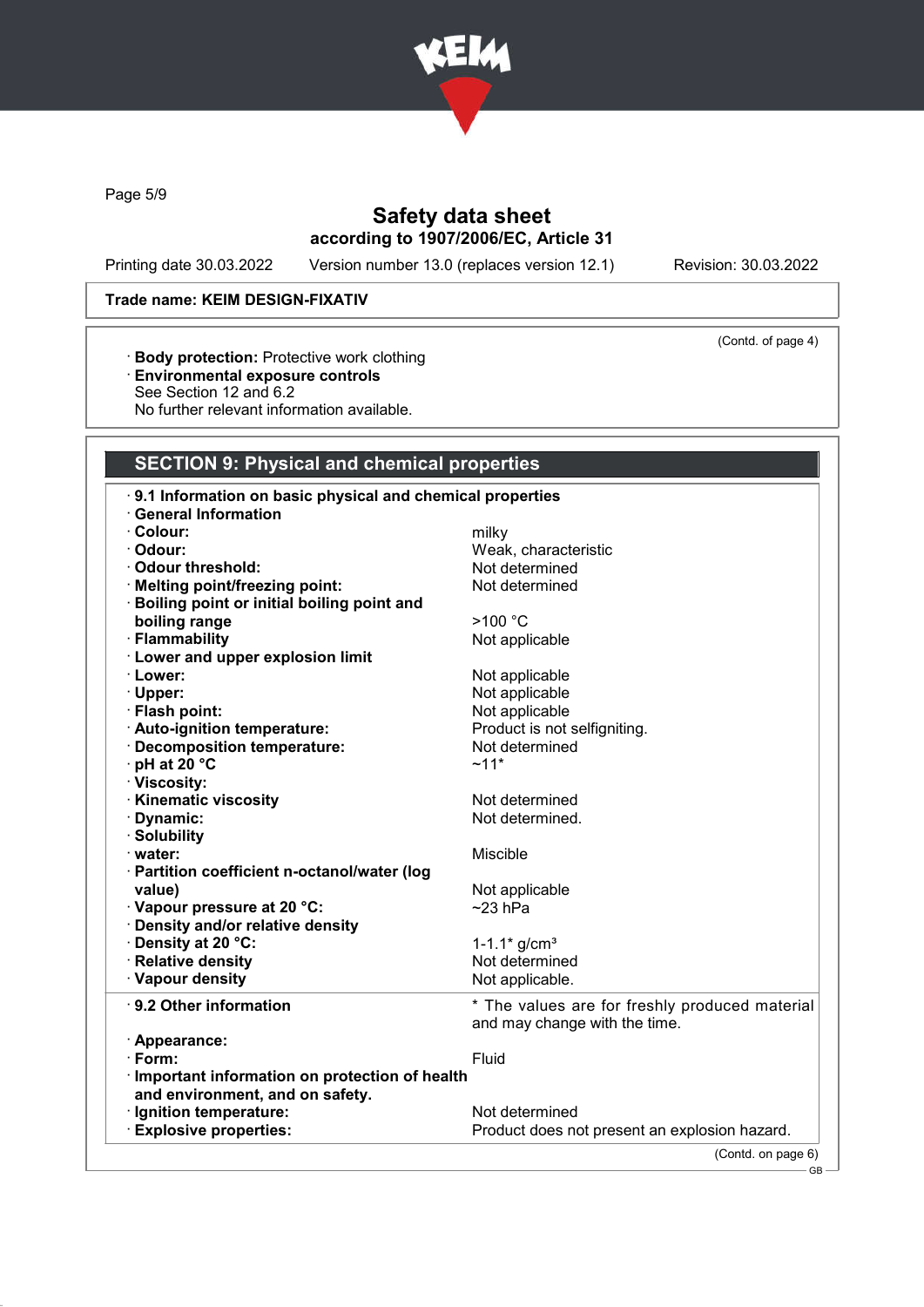

Page 6/9

## Safety data sheet according to 1907/2006/EC, Article 31

Printing date 30.03.2022 Version number 13.0 (replaces version 12.1) Revision: 30.03.2022

#### Trade name: KEIM DESIGN-FIXATIV

|                                               | (Contd. of page 5) |
|-----------------------------------------------|--------------------|
| <b>Change in condition</b>                    |                    |
| · Softening point/range                       |                    |
| Oxidising properties:                         | Not applicable     |
| <b>Evaporation rate</b>                       | Not applicable.    |
| Information with regard to physical hazard    |                    |
| classes                                       |                    |
| · Explosives                                  | Void               |
| · Flammable gases                             | Void               |
| · Aerosols                                    | Void               |
| <b>Oxidising gases</b>                        | Void               |
| · Gases under pressure                        | Void               |
| · Flammable liquids                           | Void               |
| $\cdot$ Flammable solids                      | Void               |
| $\cdot$ Self-reactive substances and mixtures | Void               |
| · Pyrophoric liquids                          | Void               |
| · Pyrophoric solids                           | Void               |
| · Self-heating substances and mixtures        | Void               |
| · Substances and mixtures, which emit         |                    |
| flammable gases in contact with water         | Void               |
| <b>Oxidising liquids</b>                      | Void               |
| <b>Oxidising solids</b>                       | Void               |
| Organic peroxides                             | Void               |
| Corrosive to metals                           | Void               |
| <b>Desensitised explosives</b>                | Void               |

## SECTION 10: Stability and reactivity

- · 10.1 Reactivity No further relevant information available.
- · 10.2 Chemical stability Stable under normal conditions of storage and use.
- · Thermal decomposition / conditions to be avoided:
- No decomposition if used according to specifications.
- · 10.3 Possibility of hazardous reactions No dangerous reactions known.
- · 10.4 Conditions to avoid No further relevant information available.
- · 10.5 Incompatible materials: Acids
- · 10.6 Hazardous decomposition products:
- No hazardous decomposition products if stored and handled as prescribed.

### SECTION 11: Toxicological information

- · 11.1 Information on hazard classes as defined in Regulation (EC) No 1272/2008
- · Acute toxicity Based on available data, the classification criteria are not met.
- · Skin corrosion/irritation Frequent persistent contact with the skin may cause skin irritation.
- · Serious eye damage/irritation

In case of longer exposure, slightly irritating effect to the eyes is possible.

(Contd. on page 7)

GB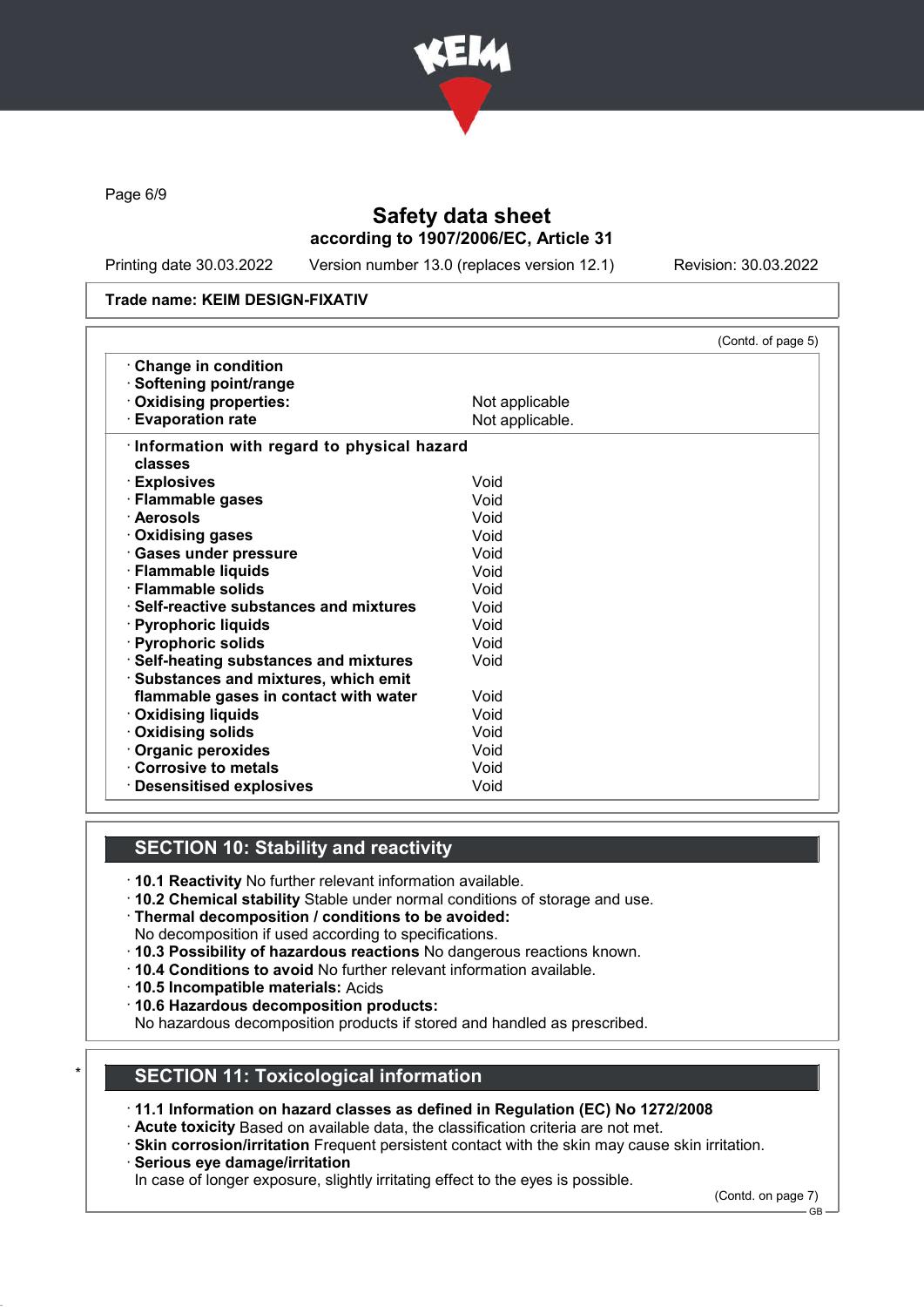

Page 7/9

## Safety data sheet according to 1907/2006/EC, Article 31

Printing date 30.03.2022 Version number 13.0 (replaces version 12.1) Revision: 30.03.2022

### Trade name: KEIM DESIGN-FIXATIV

(Contd. of page 6)

- · during inhalation: Irritant effect possible.
- · during swallowing: Irritant effect possible
- · Respiratory or skin sensitisation Based on available data, the classification criteria are not met.
- · Germ cell mutagenicity Based on available data, the classification criteria are not met.
- · Carcinogenicity Based on available data, the classification criteria are not met.
- · Reproductive toxicity Based on available data, the classification criteria are not met.
- · STOT-single exposure Based on available data, the classification criteria are not met.
- · STOT-repeated exposure Based on available data, the classification criteria are not met.
- · Aspiration hazard Based on available data, the classification criteria are not met.
- · Other information (about experimental toxicology):
- Experimental analysis are not available.

The product was not tested. The statements on toxicology have been derived from the properties of the individual components.

- · Subacute to chronic toxicity:
- · CMR effects (carcinogenity, mutagenicity and toxicity for reproduction) Not applicable
- · 11.2 Information on other hazards
- **Endocrine disrupting properties**

None of the ingredients is listed.

# **SECTION 12: Ecological information**

#### · 12.1 Toxicity

- · Aquatic toxicity: No further relevant information available.
- · 12.2 Persistence and degradability No further relevant information available.
- · 12.3 Bioaccumulative potential No further relevant information available.
- · 12.4 Mobility in soil No further relevant information available.
- · 12.5 Results of PBT and vPvB assessment
- · PBT: Not applicable
- · vPvB: Not applicable
- · 12.6 Endocrine disrupting properties
- The product does not contain substances with endocrine disrupting properties.
- · 12.7 Other adverse effects
- · Additional ecological information:
- · AOX-indication:

Due to the substance of content which do not include organic jointed halogens, the product can not take influence on the AOX-load of the waste water.

· According to the formulation contains the following heavy metals and compounds from the EU guideline NO. 2006/11/EC:

According to our current data base the product does not consist of any heavy metals or substances of EU-directives 76/464/EWG.

General notes:

The statements on ecotoxicology have been derived from the properties of the individual components.

Do not allow product to reach ground water, water course or sewage system.

At present there are no ecotoxicological assessments.

(Contd. on page 8)

GB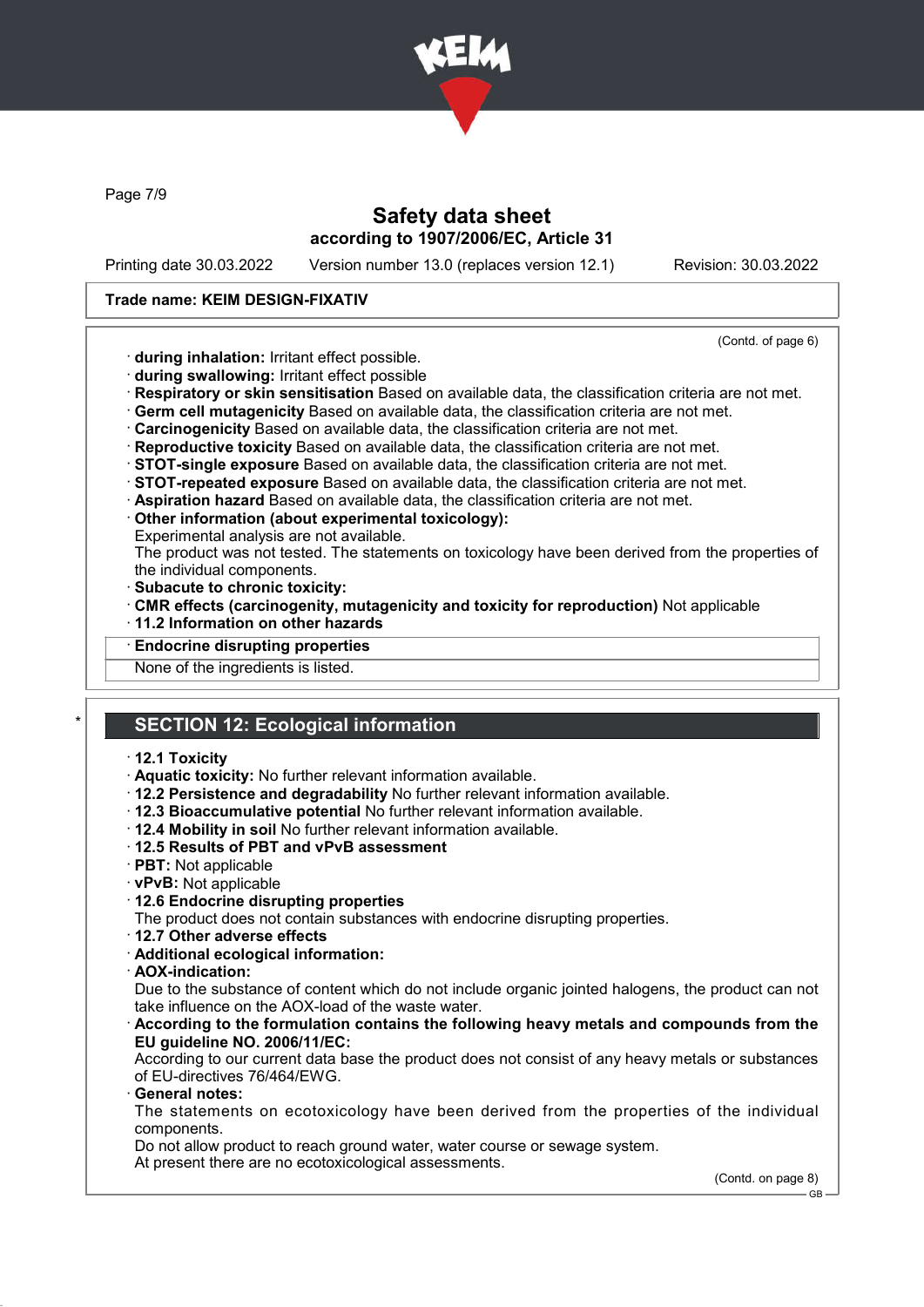

Page 8/9

## Safety data sheet according to 1907/2006/EC, Article 31

Printing date 30.03.2022 Version number 13.0 (replaces version 12.1) Revision: 30.03.2022

### Trade name: KEIM DESIGN-FIXATIV

(Contd. of page 7) Water hazard class 1 (German Regulation) (Self-assessment): slightly hazardous for water

### SECTION 13: Disposal considerations

· 13.1 Waste treatment methods

## **Recommendation**

Must not be disposed with household garbage. Do not allow product to reach sewage system. Disposal must be made according to official regulations.

### · European waste catalogue

06 02 99 wastes not otherwise specified

- · Uncleaned packaging:
- · Recommendation: Disposal must be made according to official regulations.
- · Recommended cleansing agents: Water, if necessary with cleansing agents.

| <b>SECTION 14: Transport information</b>                               |                                                               |
|------------------------------------------------------------------------|---------------------------------------------------------------|
| $\cdot$ 14.1 UN number or ID number<br>· ADR, IMDG, IATA               | Void                                                          |
| 14.2 UN proper shipping name<br>· ADR, IMDG, IATA                      | Void                                                          |
| 14.3 Transport hazard class(es)                                        |                                                               |
| · ADR, IMDG, IATA<br>· Class                                           | Void                                                          |
| ⋅ 14.4 Packing group<br>· ADR, IMDG, IATA                              | Void                                                          |
| 14.5 Environmental hazards:<br>· Marine pollutant:                     | No                                                            |
| 14.6 Special precautions for user                                      | Not applicable                                                |
| 14.7 Maritime transport in bulk according to<br><b>IMO instruments</b> | Not applicable                                                |
| · Transport/Additional information:                                    | No dangerous good in sense of these transport<br>regulations. |
| · UN "Model Regulation":                                               | Void                                                          |

(Contd. on page 9)

GB